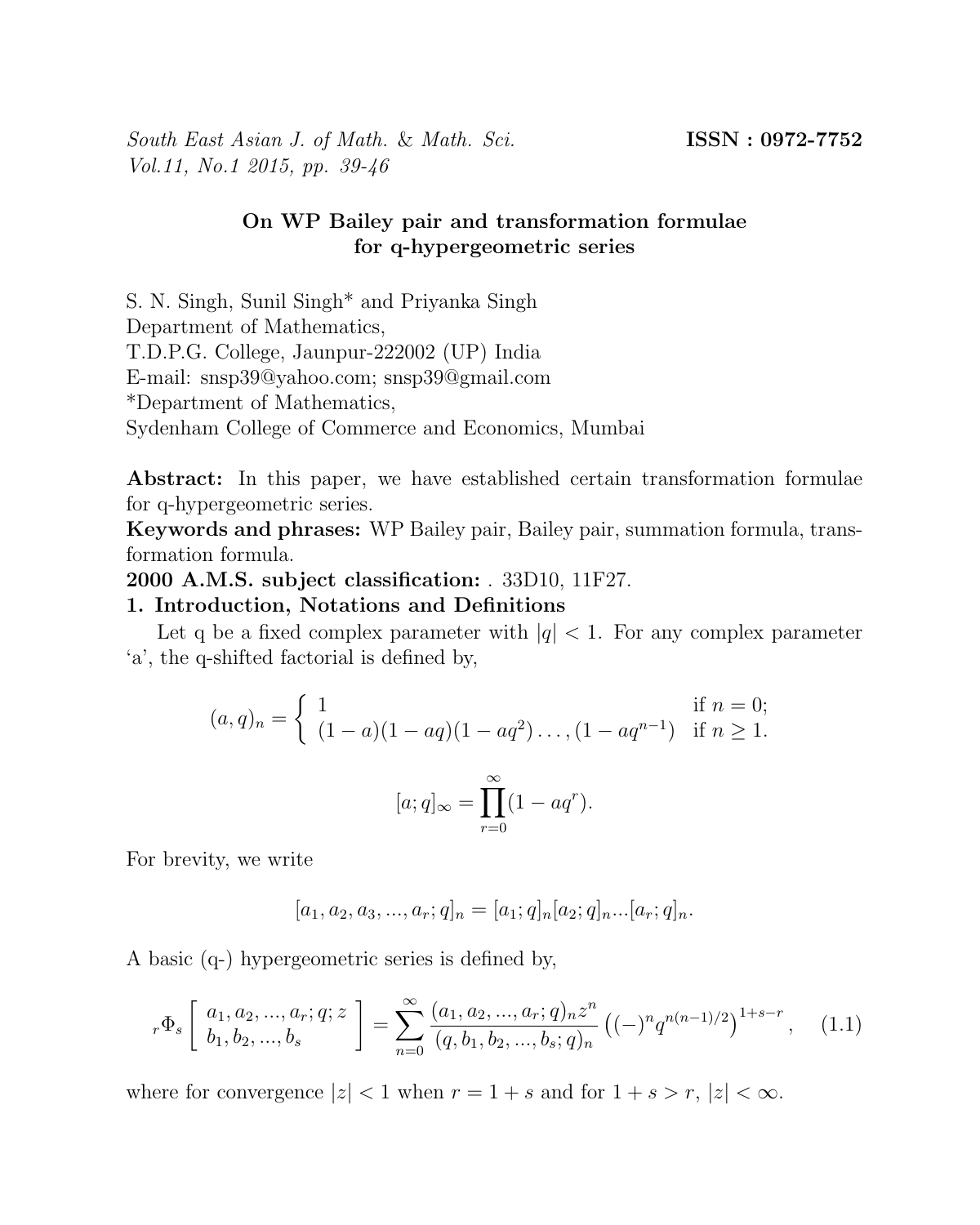Following results are needed in our analysis.

(i) If  $A(n, r)$  is an arbitrary sequence involving integers n and r then,

$$
\sum_{n=0}^{\infty} \sum_{r=0}^{n} A(n,r) = \sum_{n=0}^{\infty} \sum_{r=0}^{\infty} A(n+r,r).
$$
 (1.2)

[Srivastava & Karlsson 4; lemma 1(2) p. 100] (ii) A truncated basic hypergeometric is represented as,

$$
{}_{r}\Phi_{s}\left[\begin{array}{c} a_{1}, a_{2}, ..., a_{r}; q; z\\ b_{1}, b_{2}, ..., b_{s} \end{array}\right]_{m} = \sum_{n=0}^{m} \frac{(a_{1}, a_{2}, ..., a_{r}; q)_{n} z^{n}}{(q, b_{1}, b_{2}, ..., b_{s}; q)_{n}} \tag{1.3}
$$

(iii)

$$
{}_{6}\Phi_{5}\left[\begin{array}{l} a,q\sqrt{a},-q\sqrt{a},a^{2}/k,kq^{n},q^{-n};q;q/a\\ \sqrt{a},-\sqrt{a},kq/a,aq^{1-n}/k,aq^{1+n}\\ \end{array}\right]
$$

$$
=\frac{(a,aq;q)_{n}}{(k/a,kq/a;q)_{n}}\left(\frac{k}{a^{2}}\right)^{n},\tag{1.4}
$$

which can be deduced from [Gasper  $\&$  Rahman 2; App. II (II.21)] by putting  $c = kq^n$  and  $b = a^2/k$  in it.

(iv) Again, taking  $c = aq^{1+n}$  in [Gapser & Rahman 2; App. II. (II.21)] we get,

$$
{}_{4}\Phi_{3}\left[\begin{array}{l} a,q\sqrt{a},-q\sqrt{a},b;q;1/b\\ \sqrt{a},-\sqrt{a},aq/b \end{array}\right]_{n} = \frac{(aq,bq;q)_{n}}{(q,aq/b;q)_{n}b^{n}}.\tag{1.5}
$$

(v) Taking  $b = a/k$  and  $c = kq^n$  in [Gasper & Rahman 2; App. II. (II.21)] we have, √

$$
{}_{6}\Phi_{5}\left[\begin{array}{cc} a,q\sqrt{a},-q\sqrt{a},a/k,kq^{n},q^{-n};q;q\\ \sqrt{a},-\sqrt{a},kq,aq^{1-n}/k,aq^{1+n} \end{array}\right]=\begin{cases} 1,& \text{if } n=0\\ 0,& \text{if } n>0. \end{cases}
$$
 (1.6)

 $(vi)$ 

$$
{}_{8}\Phi_{7}\left[\begin{array}{l} a,q\sqrt{a},-q\sqrt{a},b,c,a^{2}q/bck,kq^{n},q^{-n};q;q\\ \sqrt{a},-\sqrt{a},aq/b,aq/c,bck/a,aq^{1-n}/k,aq^{1+n}\\ \end{array}\right]
$$

$$
=\frac{(aq,aq/bc,bk/a,ck/a;q)_{n}}{(aq/b,aq/c,bck/a,k/a;q)_{n}},
$$
(1.7)

which can be deduced from [Gasper & Rahman 2; App. II (II.22)] by putting  $d = a^2 q/bck$  and  $e = kq^n$ .

Again, putting  $k = aq$  in (1.7) we get

$$
{}_6\Phi_5\left[\begin{array}{l} a,q\sqrt{a},-q\sqrt{a},b,c,a/bc;q;q\\ \sqrt{a},-\sqrt{a},aq/b,aq/c,bcq\end{array}\right]_n
$$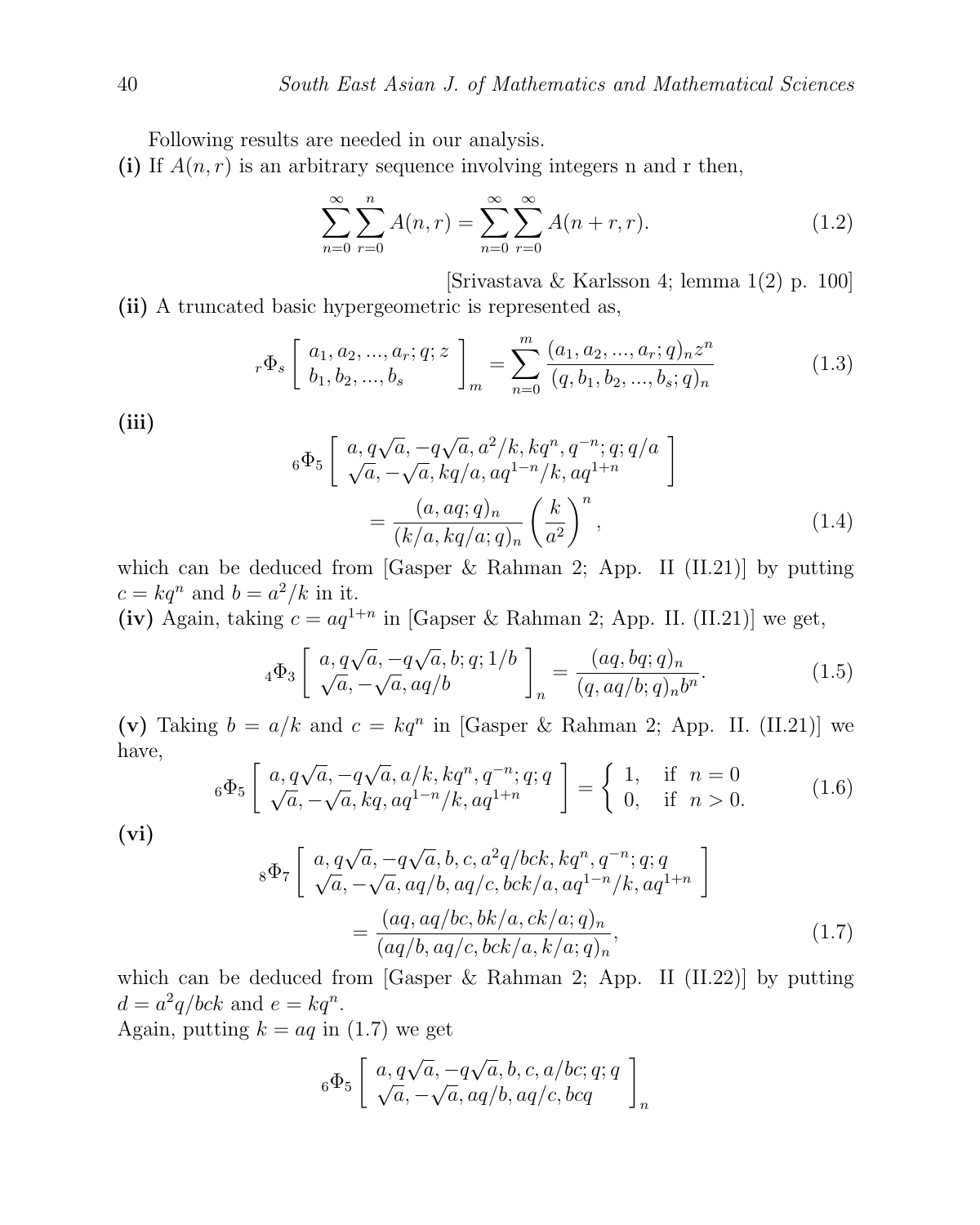On WP Bailey pair and transformation formulae... 41

$$
=\frac{(aq, bq, cq, aq/bc;q)_n}{(q, aq/b, aq/c, bcq;q)_n}.
$$
\n(1.8)

$$
{}_2\Phi_1\left[\begin{array}{c} a,b;q;c/ab\\cq\end{array}\right] = \frac{(cq/a,cq/b;q)_\infty}{(cq,cq/ab;q)_\infty} \left\{ \frac{ab(1+c)-c(a+b)}{ab-c} \right\}.
$$
 (1.9)

[Verma 5; (1.4) p. 771]

If a pair of sequences  $\langle \alpha_n(a, k, q), \beta_n(a, k, q) \rangle$  satisfy

$$
\alpha_0(a,k,q) = \beta_0(a,k,q) = 1
$$

and

$$
\beta_n(a,k,q) = \sum_{r=0}^n \frac{(k/a;q)_{n-r}(k;q)_{n+r}}{(q;q)_{n-r}(aq;q)_{n+r}} \alpha_r(a,k,q)
$$

$$
= \frac{(k,k/a;q)_n}{(q,aq;q)_n} \sum_{r=0}^n \frac{(q^{-n},kq^n;q)_r}{(aq^{1+n},aq^{1-n}/k;q)_r} \left(\frac{aq}{k}\right)^r \alpha_r(a,k,q), \qquad (1.10)
$$

[Laughlin 3;  $(1.1)$ ]

Then these sequences are called a WP Bailey pair.

Multiplying both sides of (1.9) by  $\Omega_n z^n$ , summing over n from 0 to  $\infty$  and applying the identity (1.2) on the right hand side we get,

$$
\sum_{n=0}^{\infty} \beta_n(a,k,q) \Omega_n z^n = \sum_{n=0}^{\infty} \sum_{r=0}^{\infty} \frac{(k/a;q)_n(k;q)_{n+2r}}{(q;q)_n(aq;q)_{n+2r}} \alpha_r(a,k,q) \Omega_{n+r} z^{n+r}
$$
(1.11)

#### 2. Main Results

In this section we shall establish certain transformation formulae by making use of (1.11).

(i) Taking  $\Omega_n = 1$  in (1.11) we get

$$
\sum_{n=0}^{\infty} \beta_n(a,k,q) z^n = \sum_{r=0}^{\infty} \frac{(k;q)_{2r}}{(aq;q)_{2r}} \alpha_r(a,k,q) z^r \;_2\Phi_1\left[\begin{array}{c} k/a, kq^{2r}; q; z\\aq^{1+2r} \end{array}\right].\tag{2.1}
$$

Taking  $z = a^2 q/k^2$  in (2.1) and summing the inner  ${}_2\Phi_1$  series by using [Gasper & Rahman 2; App. II (II.8)] we get,

$$
\sum_{n=0}^{\infty} \beta_n(a,k,q) \left(\frac{a^2q}{k^2}\right)^n = \frac{(aq/k, a^2q/k; q)_{\infty}}{(aq, a^2q/k^2; q)_{\infty}}
$$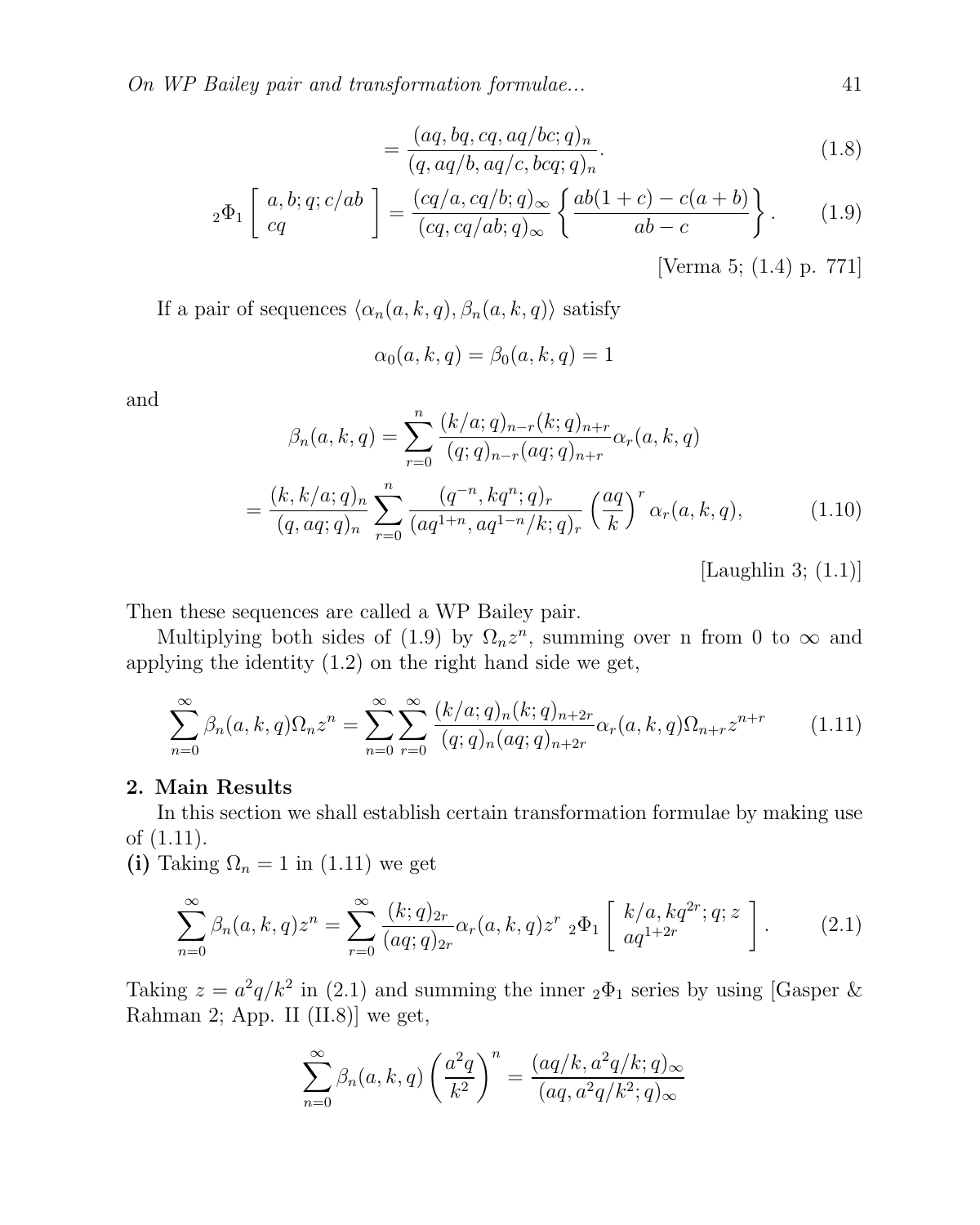42 South East Asian J. of Mathematics and Mathematical Sciences

$$
\times \sum_{r=0}^{\infty} \frac{(k, kq; q^2)_r}{(a^2q/k, a^2q^2/k; q^2)_r} \left(\frac{a^2q}{k^2}\right)^r \alpha_r(a, k, q), \tag{2.2}
$$

where  $\langle \alpha_n(a, k, q), \beta_n(a, k, q) \rangle$  is a WP Bailey pair and  $|a^2q/k^2| < 1$ . Again, taking  $z = a^2/k^2$  in (2.1) and summing the inner  ${}_2\Phi_1$  series by using (1.9) we get

$$
\sum_{n=0}^{\infty} \beta_n(a, k, q) \left(\frac{a^2}{k^2}\right)^n = \frac{k}{(k+a)} \frac{(a^2 q/k, aq/k; q)_{\infty}}{(aq, a^2 q/k^2; q)_{\infty}}
$$

$$
\times \sum_{r=0}^{\infty} \frac{(k; q)_{2r}}{(a^2 q/k; q)_{2r}} \left(\frac{a^2}{k^2}\right)^r (1 + aq^{2r}) \alpha_r(a, k, q), \tag{2.3}
$$

where  $|a^2/k^2|$  < 1.

where  $|a \nmid \kappa \mid$  < 1.<br>
(a) Choosing  $\alpha_r(a, k, q) = \frac{(a, q\sqrt{a})}{a^2}$  $\overline{a}, -q$  $\sqrt{a}, a^2/k; q)_r$  $\frac{(q,\sqrt{a},-1)}{(q,\sqrt{a},-1)}$  $\frac{9}{4}$  $\overline{a}, kq/a;q)_r$  $k$  $a^2$  $\bigwedge^r$ in (1.10) and using (1.4) we get,

$$
\beta_n(a,k,q) = \frac{(a,k,q)_n}{(q,kq/a;q)_n} \left(\frac{k}{a^2}\right)^n \tag{2.4}
$$

Putting these values of  $\alpha_n(a, k, q)$  and  $\beta_n(a, k, q)$  in (2.2) we get,

$$
{}_{8}\Phi_{7}\left[a,q\sqrt{a},-q\sqrt{a},\sqrt{k},-\sqrt{k},\sqrt{kq},-\sqrt{kq},\frac{a^{2}}{k};q;\frac{q}{k}\right] \n\sqrt{a},-\sqrt{a},\frac{aq}{\sqrt{k}},-\frac{aq}{\sqrt{k}},a\sqrt{\frac{q}{k}},-a\sqrt{\frac{q}{k}},\frac{kq}{a}\right] \n=\frac{(aq,a^{2}q/k^{2};q)_{\infty}}{(aq/k,a^{2}q/k;q)_{\infty}} {}_{2}\Phi_{1}\left[a,k;q;q/k\atop kq/a\right], |q/k|<1.
$$
\n(2.5)

Again, putting the values of  $\alpha_n(a, k, q)$  and  $\beta_n(a, k, q)$  of (2.4) in (2.3) we get,

$$
{}_{8}\Phi_{7}\left[\begin{array}{c} a,q\sqrt{a},-q\sqrt{a},\sqrt{k},-\sqrt{k},\sqrt{kq},-\sqrt{kq},\frac{a^{2}}{k};q;\frac{1}{k}\\ \sqrt{a},-\sqrt{a},\frac{aq}{\sqrt{k}},-\frac{aq}{\sqrt{k}},a\sqrt{\frac{q}{k}},-a\sqrt{\frac{q}{k}},\frac{kq}{a} \end{array}\right]
$$
  
+  $a_{8}\Phi_{7}\left[\begin{array}{c} a,q\sqrt{a},-q\sqrt{a},\sqrt{k},-\sqrt{k},\sqrt{kq},-\sqrt{kq},\frac{a^{2}}{k};q;\frac{q^{2}}{k}\\ \sqrt{a},-\sqrt{a},\frac{aq}{\sqrt{k}},-\frac{aq}{\sqrt{k}},a\sqrt{\frac{q}{k}},-a\sqrt{\frac{q}{k}},\frac{kq}{a} \end{array}\right]$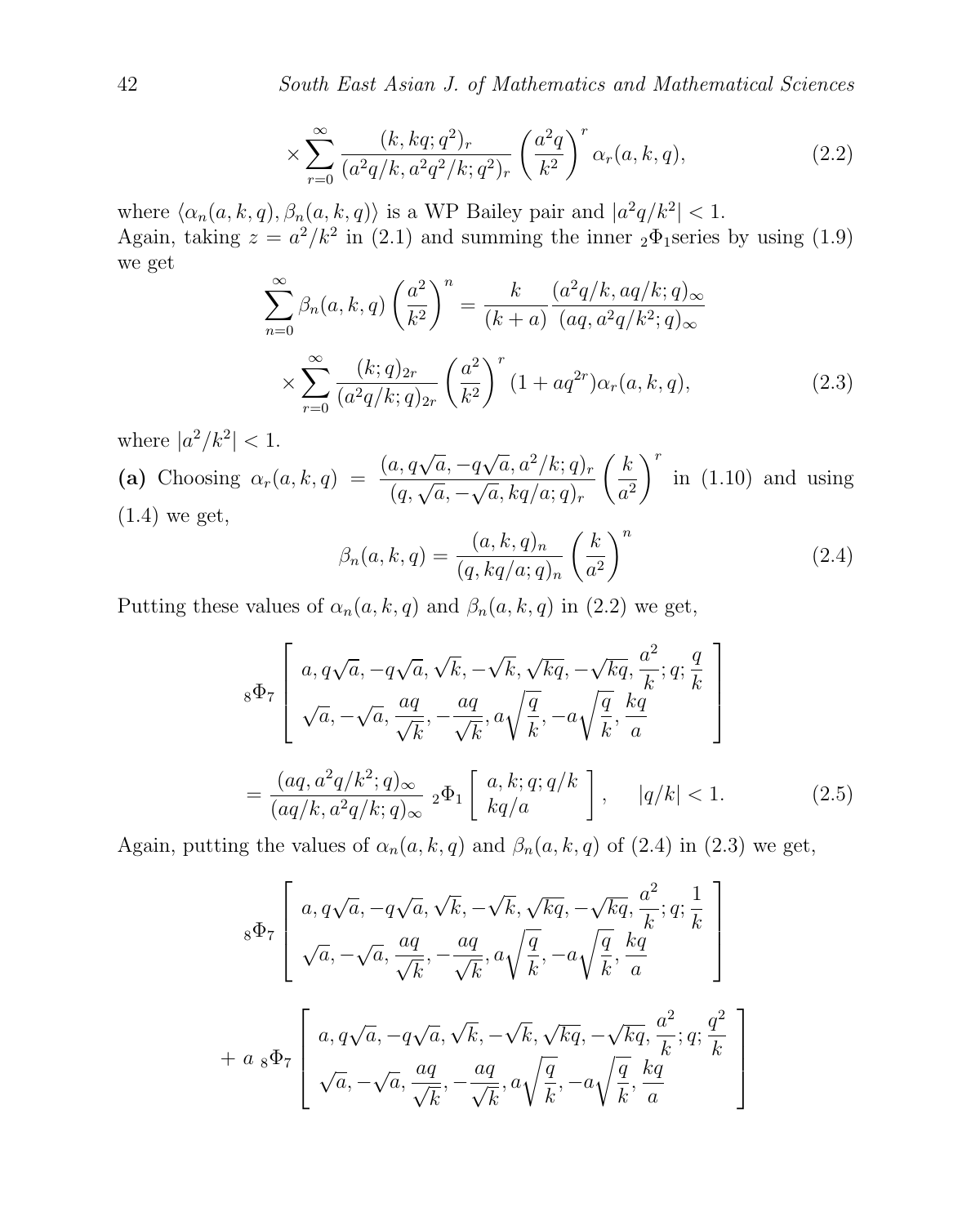On WP Bailey pair and transformation formulae... 43

$$
= \left(\frac{k+a}{k}\right) \frac{(aq, a^2q/k^2; q)_{\infty}}{(a^2q/k, aq/k; q)_{\infty}} \, {}_2\Phi_1 \left[\begin{array}{c} a, k; q; 1/k\\ kq/a \end{array}\right],\tag{2.6}
$$

where 
$$
|1/k| < 1
$$
.  
\n**(b)** Choosing  $\alpha_r(a, k, q) = \frac{(a, q\sqrt{a}, -q\sqrt{a}, b, c, a^2q/bck; q)_r}{(q, \sqrt{a}, -\sqrt{a}, aq/b, aq/c, bck/a; q)_r} \left(\frac{k}{a}\right)^r$  in (1.10) and using the summation formula(1.7) we get,

$$
\beta_n(a, k, q) = \frac{(k, aq/bc, bk/a, ck/a; q)_n}{(q, aq/b, aq/c, bck/a; q)_n}.
$$
\n(2.7)

Putting these values of  $\alpha_n(a, k, q)$  and  $\beta_n(a, k, q)$  in (2.2) we have following transformation,

$$
{}_{10}\Phi_{9}\left[a,q\sqrt{a},-q\sqrt{a},\sqrt{k},-\sqrt{k},\sqrt{kq},-\sqrt{kq},b,c,\frac{a^{2}q}{bck};q;\frac{aq}{k}\right] \n\sqrt{a},-\sqrt{a},\frac{aq}{\sqrt{k}},-\frac{aq}{\sqrt{k}},a\sqrt{\frac{q}{k}},-a\sqrt{\frac{q}{k}},\frac{aq}{b},\frac{aq}{c},\frac{bck}{a}\right] \n= \frac{(aq,a^{2}q/k^{2};q)_{\infty}}{(aq/k,a^{2}q/k;q)_{\infty}} {}_{4}\Phi_{3}\left[k,aq/bc,bk/a,ck/a;q;a^{2}q/k^{2}\right],
$$
\n(2.8)

where  $|aq/k| < 1$ .

Again, putting the values of  $\alpha_n(a, k, q)$  and  $\beta_n(a, k, q)$  given in (2.7) in (2.3) we obtain,

$$
{}_{10}\Phi_{9}\left[\begin{array}{c} a,q\sqrt{a},-q\sqrt{a},\sqrt{k},-\sqrt{k},\sqrt{kq},-\sqrt{kq},b,c,\frac{a^{2}q}{bck};q;\frac{a}{k}\\ \sqrt{a},-\sqrt{a},\frac{aq}{\sqrt{k}},-\frac{aq}{\sqrt{k}},a\sqrt{\frac{q}{k}},-a\sqrt{\frac{q}{k}},\frac{aq}{b},\frac{aq}{c},\frac{bck}{a}\end{array}\right] + a_{10}\Phi_{9}\left[\begin{array}{c} a,q\sqrt{a},-q\sqrt{a},\sqrt{k},-\sqrt{k},\sqrt{kq},-\sqrt{kq},b,c,\frac{a^{2}q}{bck};q;\frac{aq^{2}}{k}\\ \sqrt{a},-\sqrt{a},\frac{aq}{\sqrt{k}},-\frac{aq}{\sqrt{k}},a\sqrt{\frac{q}{k}},-a\sqrt{\frac{q}{k}},\frac{aq}{b},\frac{aq}{c},\frac{bck}{a}\end{array}\right] \frac{(k+a)}{k}\frac{(aq,a^{2}q/k^{2};q)_{\infty}}{(aq/k,a^{2}q/k;q)_{\infty}} {}_{4}\Phi_{3}\left[\begin{array}{c} k,aq/bc,bk/a,ck/a;q;a^{2}/k^{2} \\ aq/b,aq/c,bck/a\end{array}\right], \qquad (2.9)
$$

where  $|a/k| < 1$ .

=

where  $|a/\kappa| < 1$ .<br>(c) Choosing  $\alpha_r(a, k, q) = \frac{(a, q\sqrt{q})}{(q\sqrt{q})^2}$  $\overline{a}, -q$ √  $\frac{a}{(q,\sqrt{a},-\sqrt{a},kq;q)_r} \frac{q}{(q,\sqrt{a},-\sqrt{a},kq;q)_r}$ √  $\overline{a}, kq; q)_r$  $\sqrt{k}$ a  $\bigwedge^r$ in (1.10) and using (1.6) we get,

$$
\beta_n(a, k, q) = \frac{(k, k/a; q)_n}{(q, aq; q)_n} \delta_{n,0}.
$$
\n(2.10)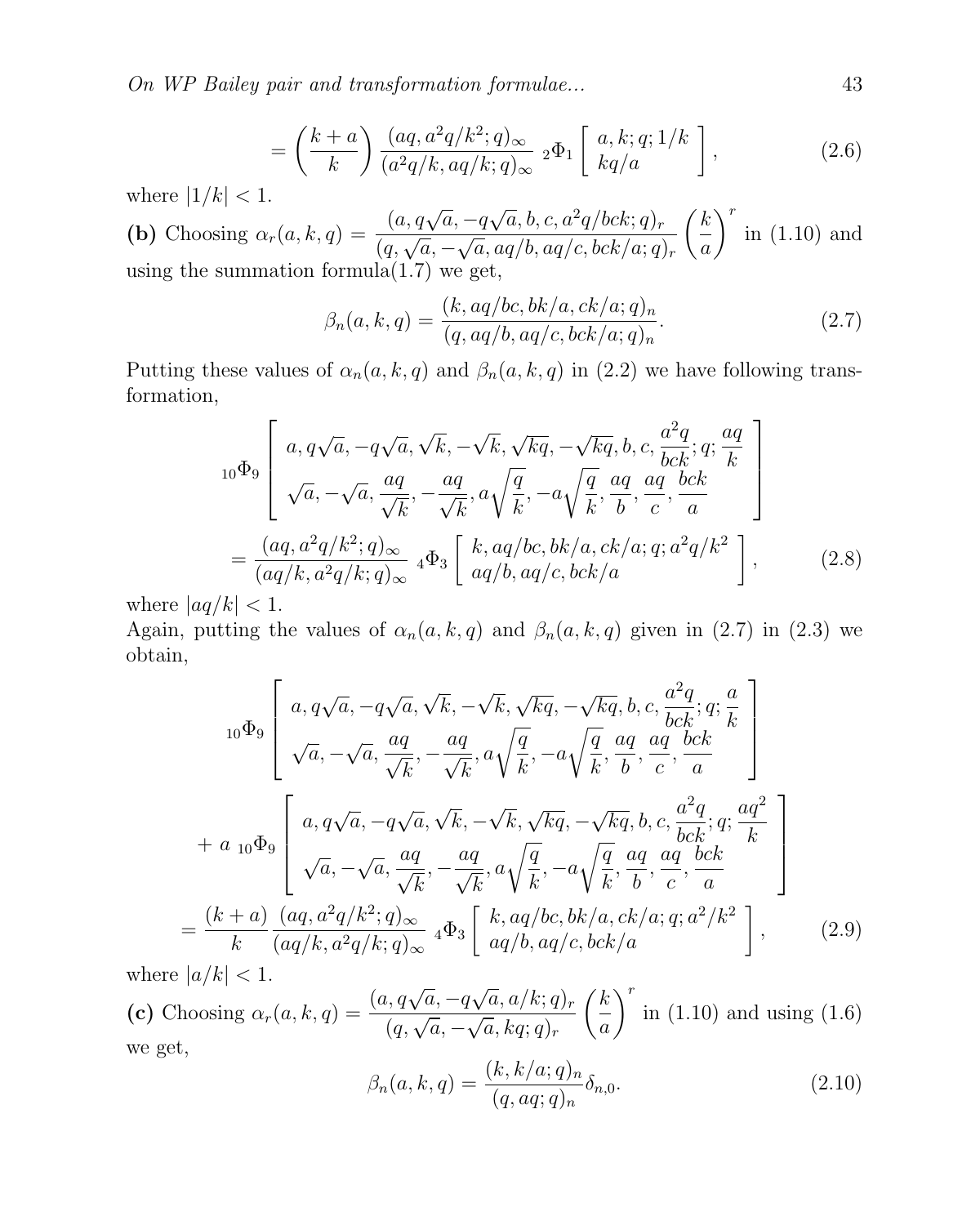Putting these values of  $\alpha_n(a, k, q)$  and  $\beta_n(a, k, q)$  in (2.2) we find,

$$
s\Phi_7 \left[ a, q\sqrt{a}, -q\sqrt{a}, \sqrt{k}, -\sqrt{k}, \sqrt{kq}, -\sqrt{kq}, \frac{a}{k}; q; \frac{aq}{k} \right]
$$
  

$$
s\Phi_7 \left[ \sqrt{a}, -\sqrt{a}, \frac{aq}{\sqrt{k}}, -\frac{aq}{\sqrt{k}}, a\sqrt{\frac{q}{k}}, -a\sqrt{\frac{q}{k}}, kq \right]
$$
  

$$
= \frac{(aq, a^2q/k^2; q)_{\infty}}{(aq/k, a^2q/k; q)_{\infty}} |aq/k| < 1.
$$
 (2.11)

Again, putting the values of  $\alpha_n(a, k, q)$  and  $\beta_n(a, k, q)$  from (2.10) in (2.3) we find,

$$
{}_{8}\Phi_{7}\left[\begin{array}{c} a,q\sqrt{a},-q\sqrt{a},\sqrt{k},-\sqrt{k},\sqrt{kq},-\sqrt{kq},\frac{a}{k};q;\frac{a}{k} \\ \sqrt{a},-\sqrt{a},\frac{aq}{\sqrt{k}},-\frac{aq}{\sqrt{k}},a\sqrt{\frac{q}{k}},-a\sqrt{\frac{q}{k}},kq \end{array}\right]
$$
  
+  $a {}_{8}\Phi_{7}\left[\begin{array}{c} a,q\sqrt{a},-q\sqrt{a},\sqrt{k},-\sqrt{k},\sqrt{kq},-\sqrt{kq},\frac{a}{k};q;\frac{aq^{2}}{k} \\ \sqrt{a},-\sqrt{a},\frac{aq}{\sqrt{k}},-\frac{aq}{\sqrt{k}},a\sqrt{\frac{q}{k}},-a\sqrt{\frac{q}{k}},kq \end{array}\right]$   
=  $\left(\frac{k+a}{k}\right)\frac{(aq,a^{2}q/k^{2};q)_{\infty}}{(a^{2}q/k,aq/k;q)_{\infty}},$  (2.6)

where  $|a/k| < 1$ .

## 3. Certain special transformations

In this section we establish a theorem which shall be used to find certain transformations.

If we put  $k = aq$  in (1.10) and in (2.1) we get the following theorem. Theorem: If

$$
\beta_n(a,q) = \sum_{r=0}^n \alpha_r(a,q) \tag{3.1}
$$

then

$$
\sum_{n=0}^{\infty} \beta_n(a,q) z^n = \frac{1}{(1-z)} \sum_{r=0}^{\infty} \alpha_r(a,q) z^r,
$$
\n(3.2)

where 
$$
|z| < 1
$$
.  
\n(i) Taking  $\alpha_r(a, q) = \frac{(a, q\sqrt{a}, -q\sqrt{a}, b; q)_r}{(q, \sqrt{a}, -\sqrt{a}, aq/b; q)_r b^r}$  in (3.1) and using (1.5) we get,

$$
\beta_n(a,k) = \frac{(aq, bq;q)_n}{(q, aq/b;q)_n b^n},
$$